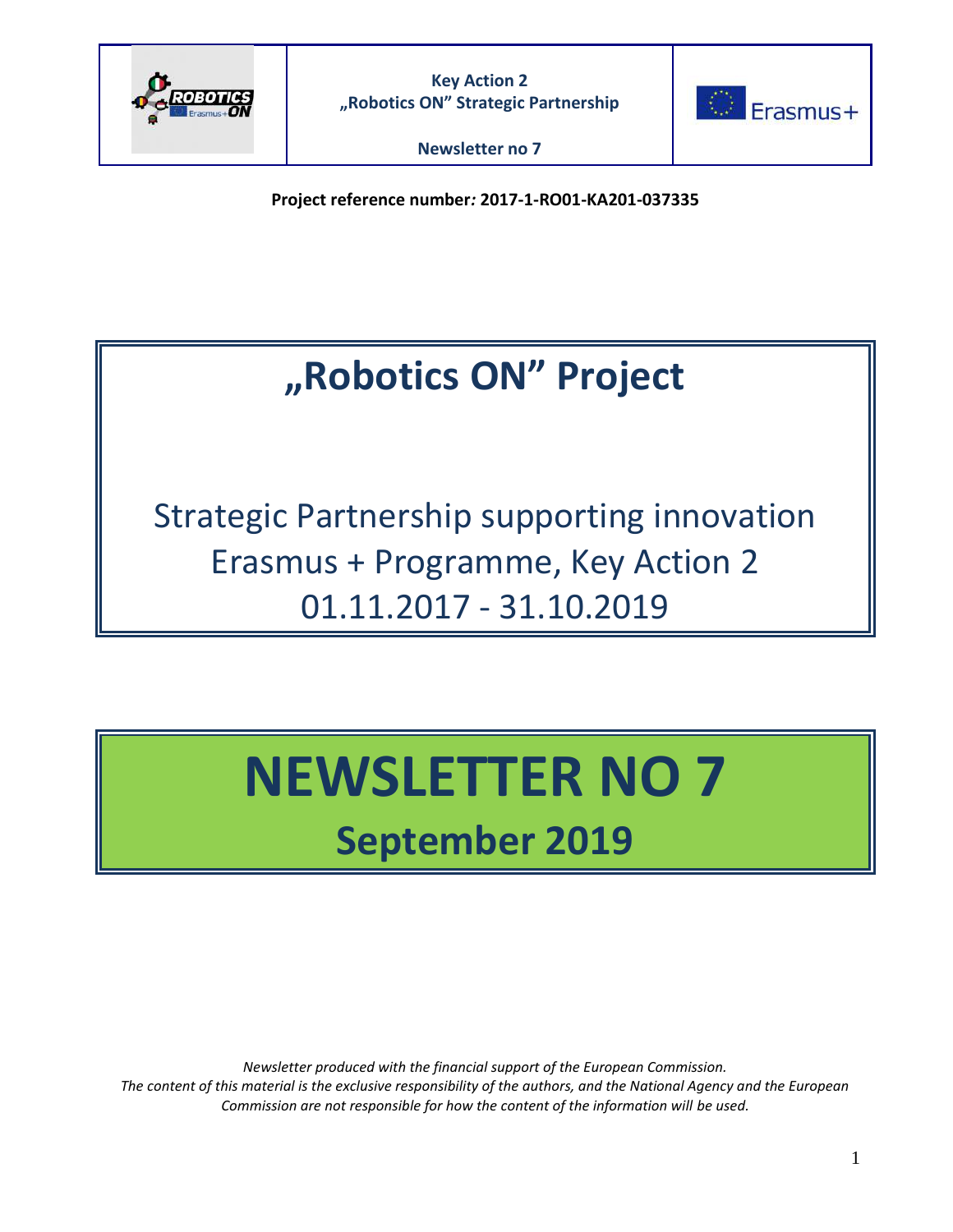



**Newsletter no 7**

| <b>PARTNERS:</b>                                    |  |                                               |  |  |        |                |
|-----------------------------------------------------|--|-----------------------------------------------|--|--|--------|----------------|
| <b>P1. Colegiul National "Constantin Carabella"</b> |  |                                               |  |  |        |                |
| Târgoviște, ROMANIA                                 |  |                                               |  |  |        |                |
| website: www.carabella.ro                           |  |                                               |  |  |        |                |
| P2. Anyksciu Jono Biliuno gimnazija                 |  |                                               |  |  |        |                |
| Anykščiai, LITHUANIA                                |  |                                               |  |  |        |                |
| website: www.bilngimn.lt                            |  |                                               |  |  |        |                |
| <b>P3.</b>                                          |  | Budapesti Gépészeti Szakképzési Centrum Szily |  |  | Kálmán | <b>Müszaki</b> |
| Szakgimnáziuma, Szakközépiskolája és Kollégiuma     |  |                                               |  |  |        |                |
| <b>Budapest, HUNGARY</b>                            |  |                                               |  |  |        |                |
| website: http://www.szily.hu                        |  |                                               |  |  |        |                |
| P4. Istituto Istruzione Superiore A. Volta          |  |                                               |  |  |        |                |
| Frosinone, ITALY                                    |  |                                               |  |  |        |                |
| website: www.voltafr.gov.it                         |  |                                               |  |  |        |                |
| <b>P5. S.C. SKA NET SRL</b>                         |  |                                               |  |  |        |                |
| <b>Bucharest, ROMANIA</b>                           |  |                                               |  |  |        |                |
| website: www.itadviser.ro                           |  |                                               |  |  |        |                |
| <b>P6. IMPLEMENT 24SOFTWARE SRL</b>                 |  |                                               |  |  |        |                |
| <b>Bucharest, ROMANIA</b>                           |  |                                               |  |  |        |                |
| website: www.24software.ro                          |  |                                               |  |  |        |                |

# **TARGET GROUP:**

84 students (15-18 years old), 21 from each school, students interested in personal development, using ICT in the design and the creation of robots, activities that will stimulate and increase the chances of employment at the right time.

# **OBJECTIVES:**

- 1. Developing digital and entrepreneurial skills relevant to personal development and career.
- 2. Increasing the autonomy in terms of personal and professional development of the 84 students in Robotics Clubs, at least 32 of them competitive in programming / robotics.
- 3. Developing the capabilities to adapt, promote and exploit digital technologies by creating a robot, in each partner school, which solves a problem identified at school level.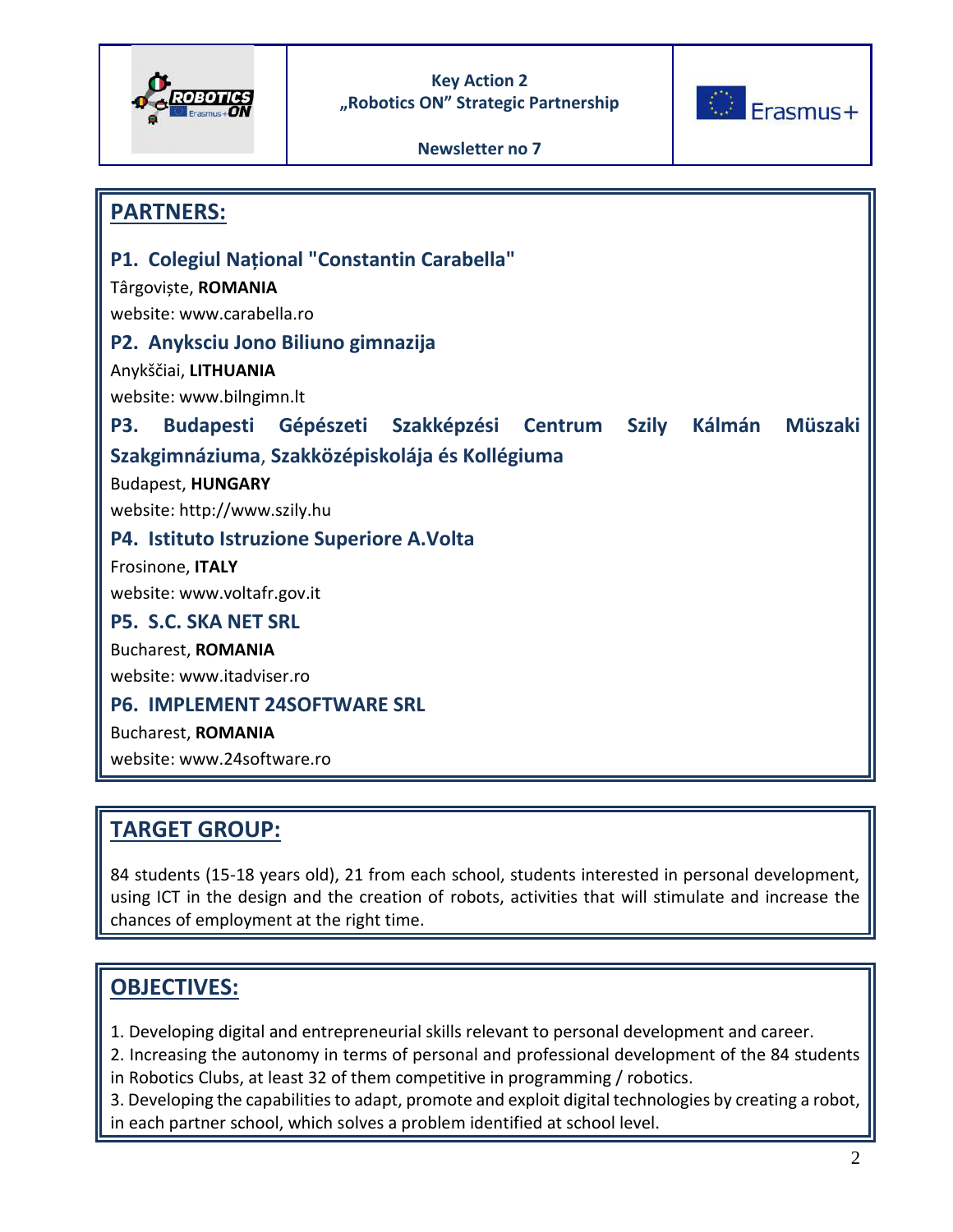



# **THE MULTIPLIER EVENTS "YOUNG PROGRAMMERS JOIN ROBOTICS CLUB" CONFERENCES**

 Among the main activities proposed in the application of the project, there have also been two multiplier events which took place at the end of the second year of the project, that is on the 13<sup>th</sup> of September (E1) in Lithuania and on the 23<sup>rd</sup> of September (E2) in Romania.

 The participants in the both multiplier events were selected by the partner schools so as to ensure the transferability of the two intellectual outputs developed within the project, in various professional environments, with maximum success. The participants represented relevant public institutions from the local communities from all the partner countries (school inspectorates, universities), youth and/ or professional associations, NGOs active in education, private business sector, parents' associations etc.



 The main objective of the two multiplier events was to present the final products of the project to a relatively large number of participants, able to convey the ideas, the activities and, why not, the emotions generated by participating in such a project.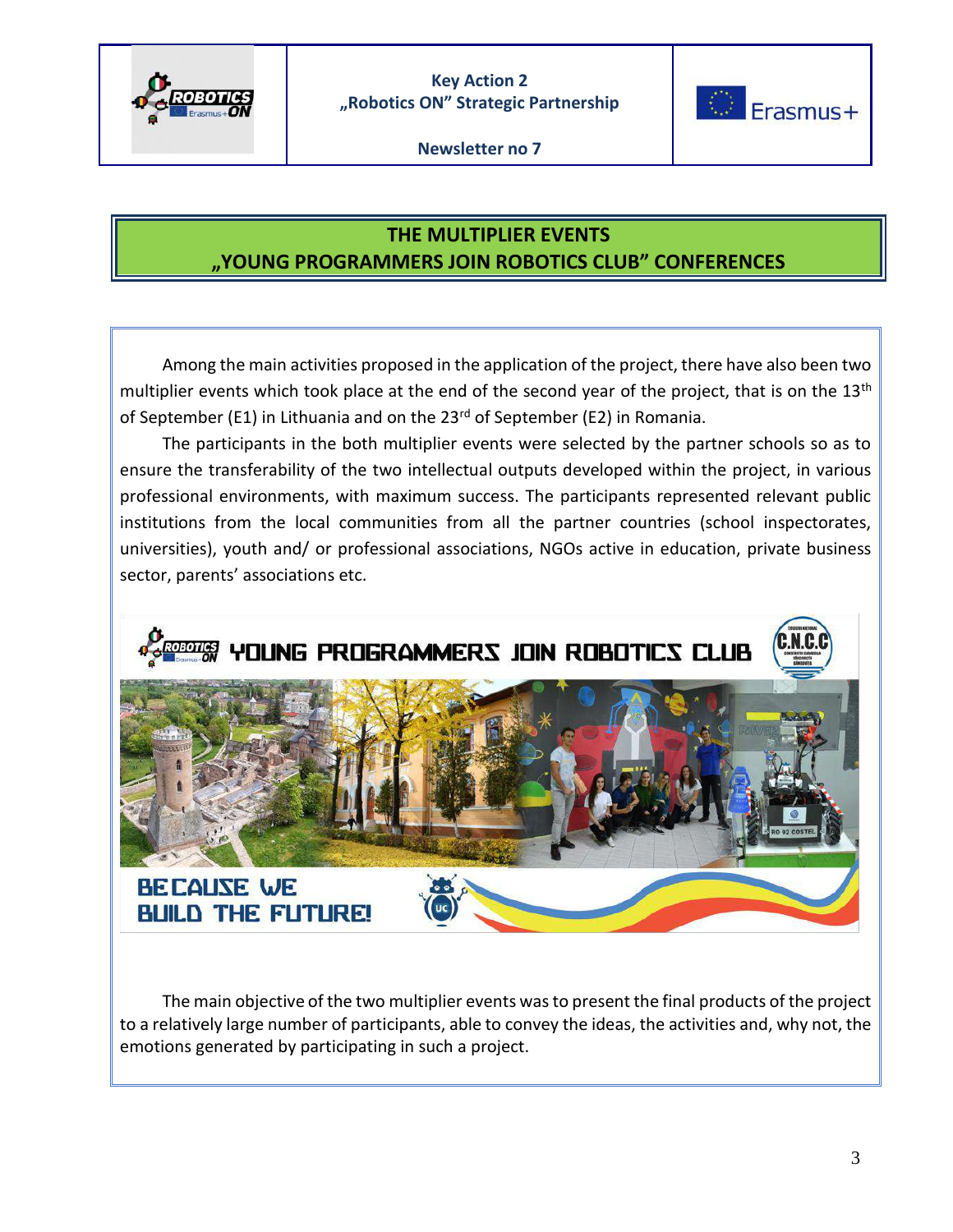



### **THE MULTIPLIER EVENT E1**

**September 13, 2019, LITHUANIA**

Organized at Anykščių Jono Biliūno Gimnazija in Lithuania on September 13th, 2019, the conference "*Young Programmers Join in Robotics Clubs*", a multiplier event, was attended by 33 guests, 6 of whom represented the three partner countries involved in the Erasmus+ Key Action 2 project "Robotics ON" – Hungary, Italy and Romania. The rest of the attendees were teachers and students from the schools situated in the district of Anykščiai as well as a few reporters from the local press. The conference was held with the purpose of drawing the conclusions of and disseminating the activities carried out at school and beyond within the two years of project implementation.

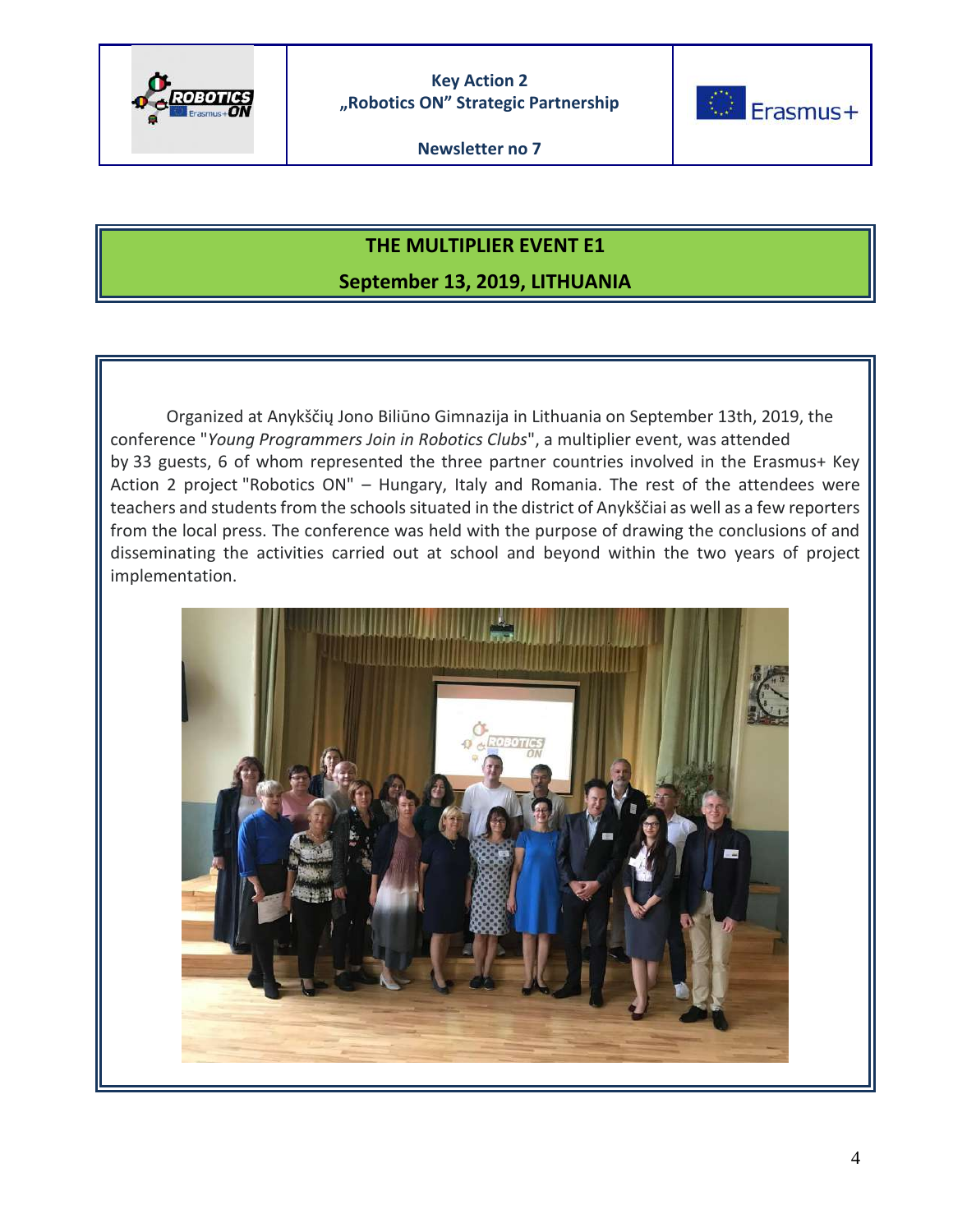



**Newsletter no 7**

The project coordinator of the partner country 2, Andrius Vitkūnas, and the Robotics club teacher responsible, Asta Fjellbirkeland, hosted the event. During it, the guests were introduced to the specific character and other peculiarities of Erasmus+ projects conducted in Lithuania.

As well as that, the attendees were given a brief summary of all the activities completed throughout the project implementation period as well as the objectives and concept of the project itself and how the objectives were achieved. To prove the successful process of implementation, the students belonging to the project target group demonstrated the robot they had made to address the problem of increased work load for the school librarians and make the book-borrowing procedure quicker, easier, and therefore more efficient and attractive for the students.



 In addition, the students shared their ideas of how the constructed robot can be further developed so that what has been started by this project could be continued in the future through involvement of new members in the Robotics Club and construction of new robots.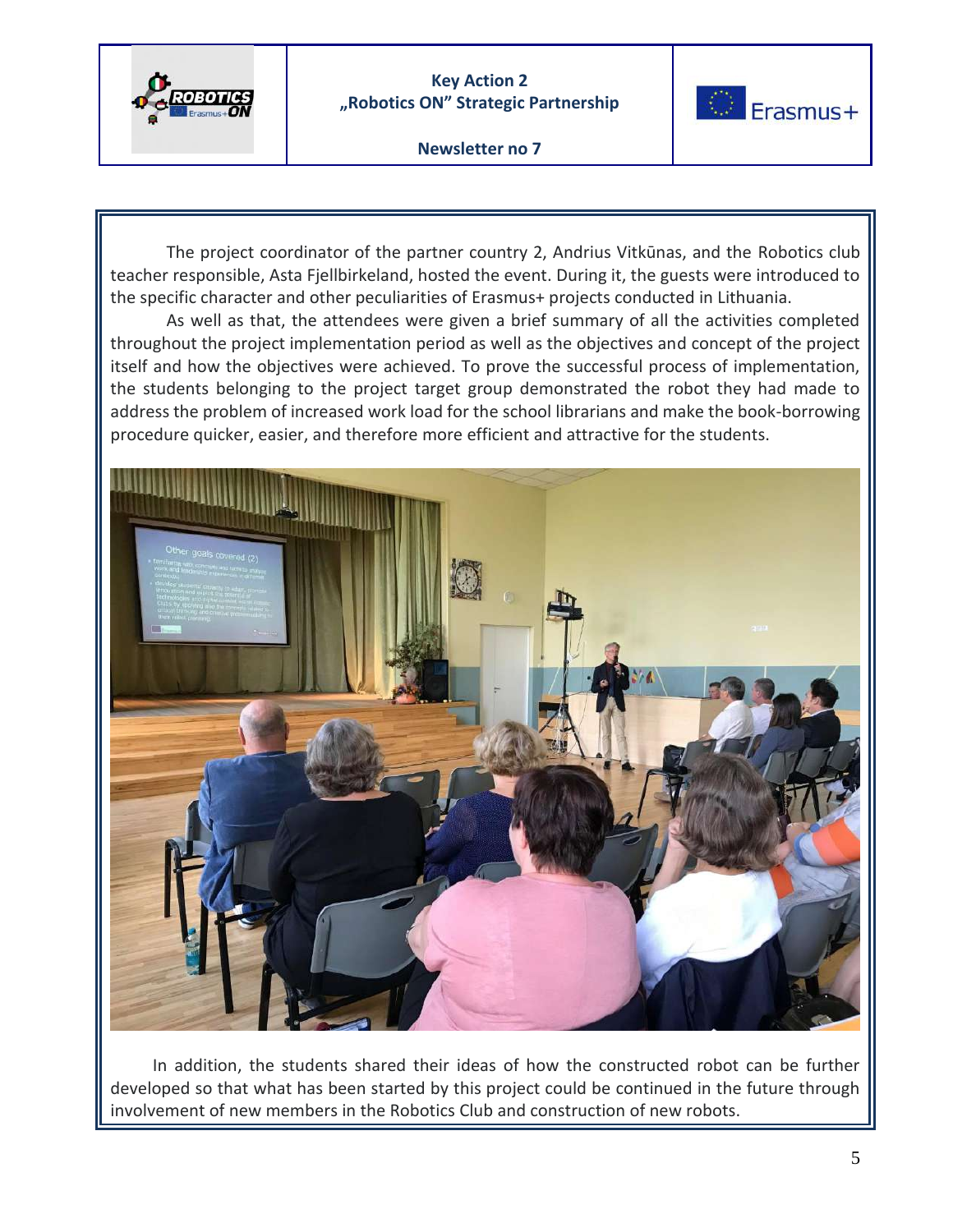



In the agenda of the conference:

- Specific character and other peculiarities of Erasmus+ Programme implementation in Lithuania; - Introducing the "Robotics ON" project: concept, objectives, relevance, SWOT analysis, problem

selected to be addressed, implementation process, encountered obstacles and their solution, value and experience gained;

- Sharing good practice and other valuable experience of project implementation as gained by Lithuanian teachers from other schools of the region in the Erasmus+ and similar programmes (short reports given by Lithuanian teachers); discussing the future value of the project activity implemented in the fields of education and training;

- "*Why use eTwinning platform?: Benefits and Prospects Available*" **–** a report given by the eTwinning ambassador;

**–** Sharing experience gained in the course of the project implementation by students from the Project target group; demonstrating the constructed robot; presenting possibilities for application of a robot in the future.

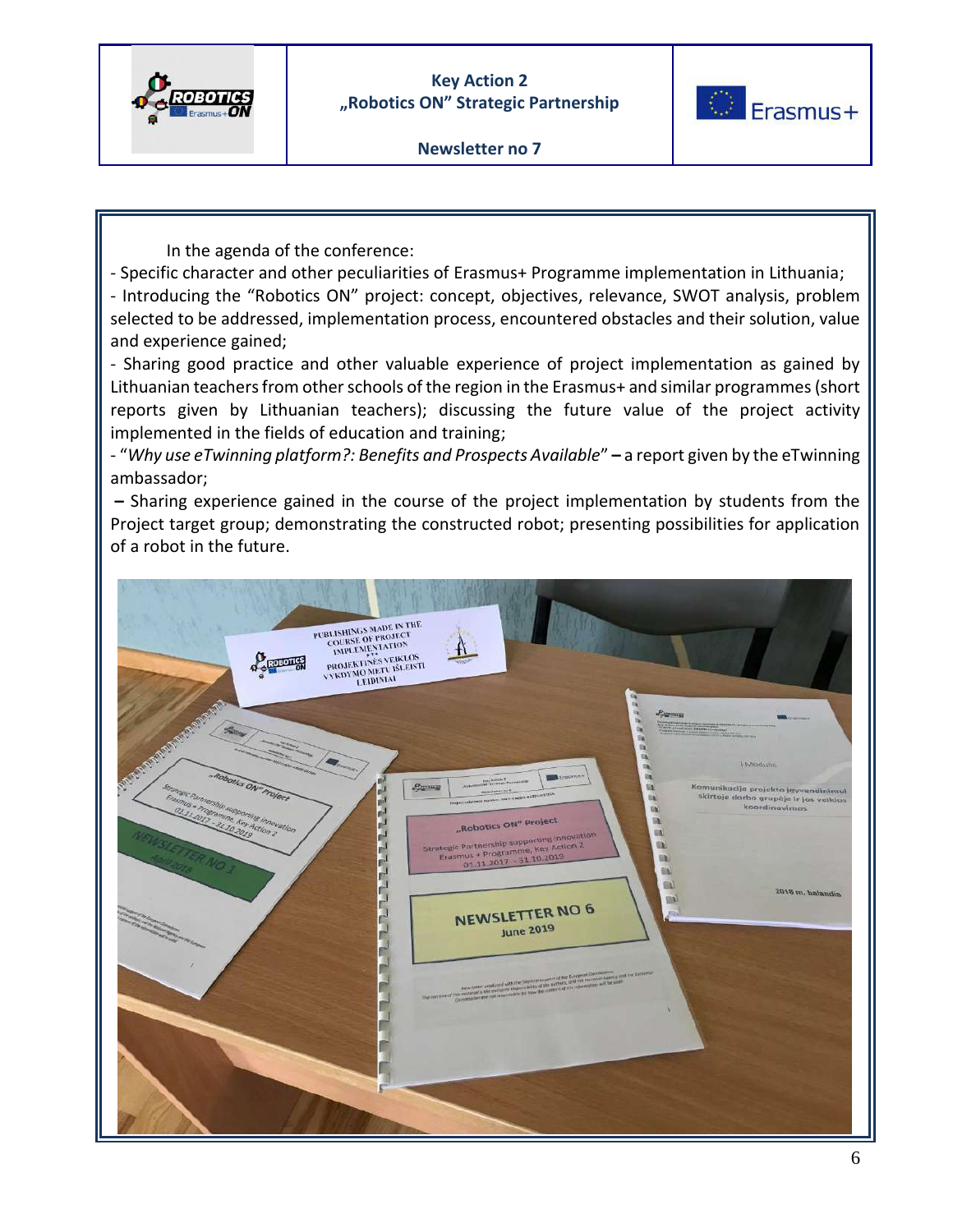



**Newsletter no 7**

 Later, the conference participants were told about the numerous recent opportunities and benefits offered by the eTwinning platform that they could use for developing other Erasmus+ projects at their school with strategic partners from schools based all around the EU.

 Finally, several teachers from other schools located in the region shared their valuable experience of successful project implementation in order to encourage the attendees who were rather dubious about the overall value of Erasmus+ projects.

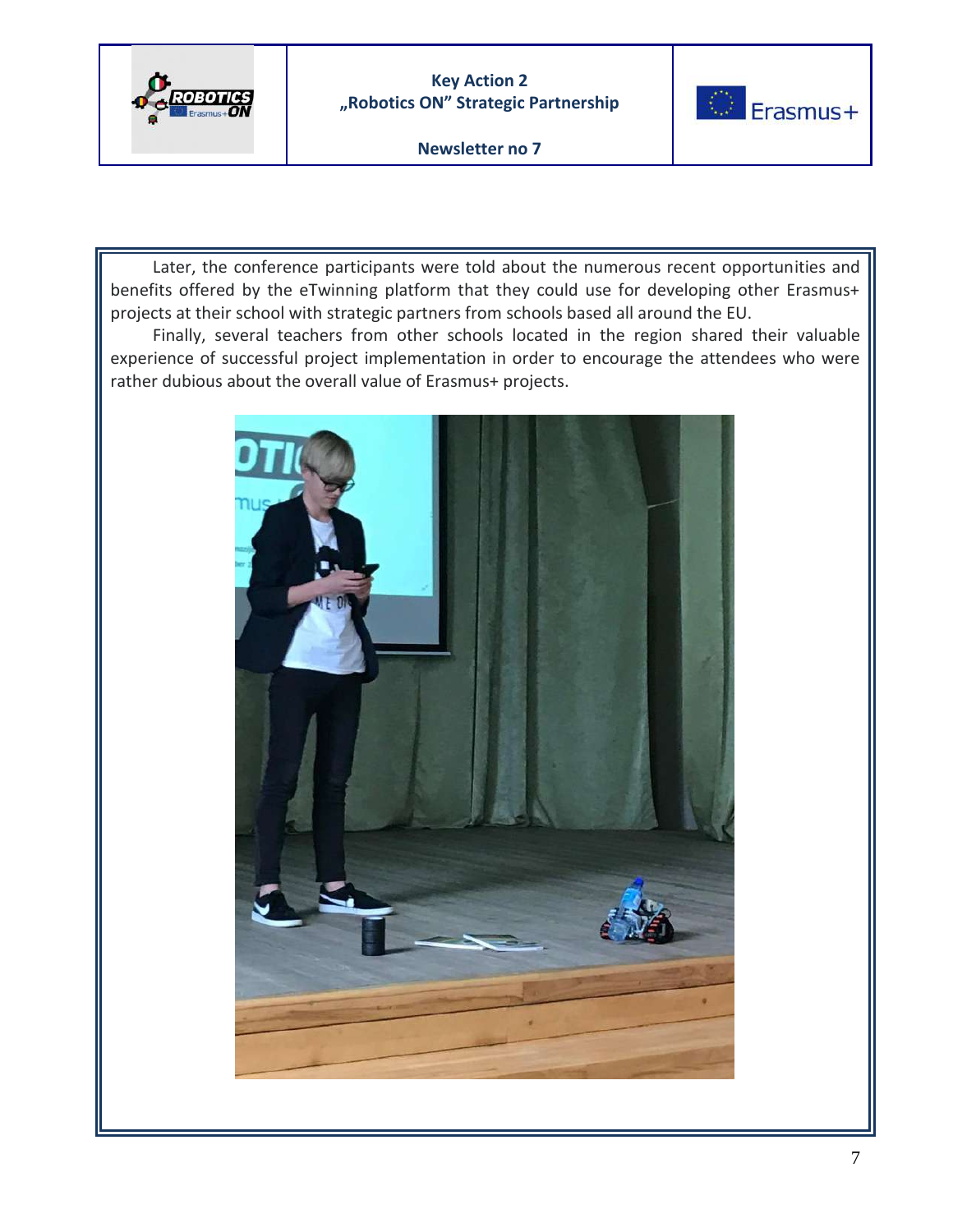



**Newsletter no 7**

 The conference was concluded with the handing of the certificates of attendance to the participants, followed by the completion of the questionnaire intended for the evaluation of the project and feedback on the activities offered by the event.



 The meeting was a true success as it has achieved every goal it set to itself from the beginning, but more importantly, it brought the like-minded people who had a pleasure of either sharing their ideas or learning a lot of new things to be brought home and used in their schools in the future.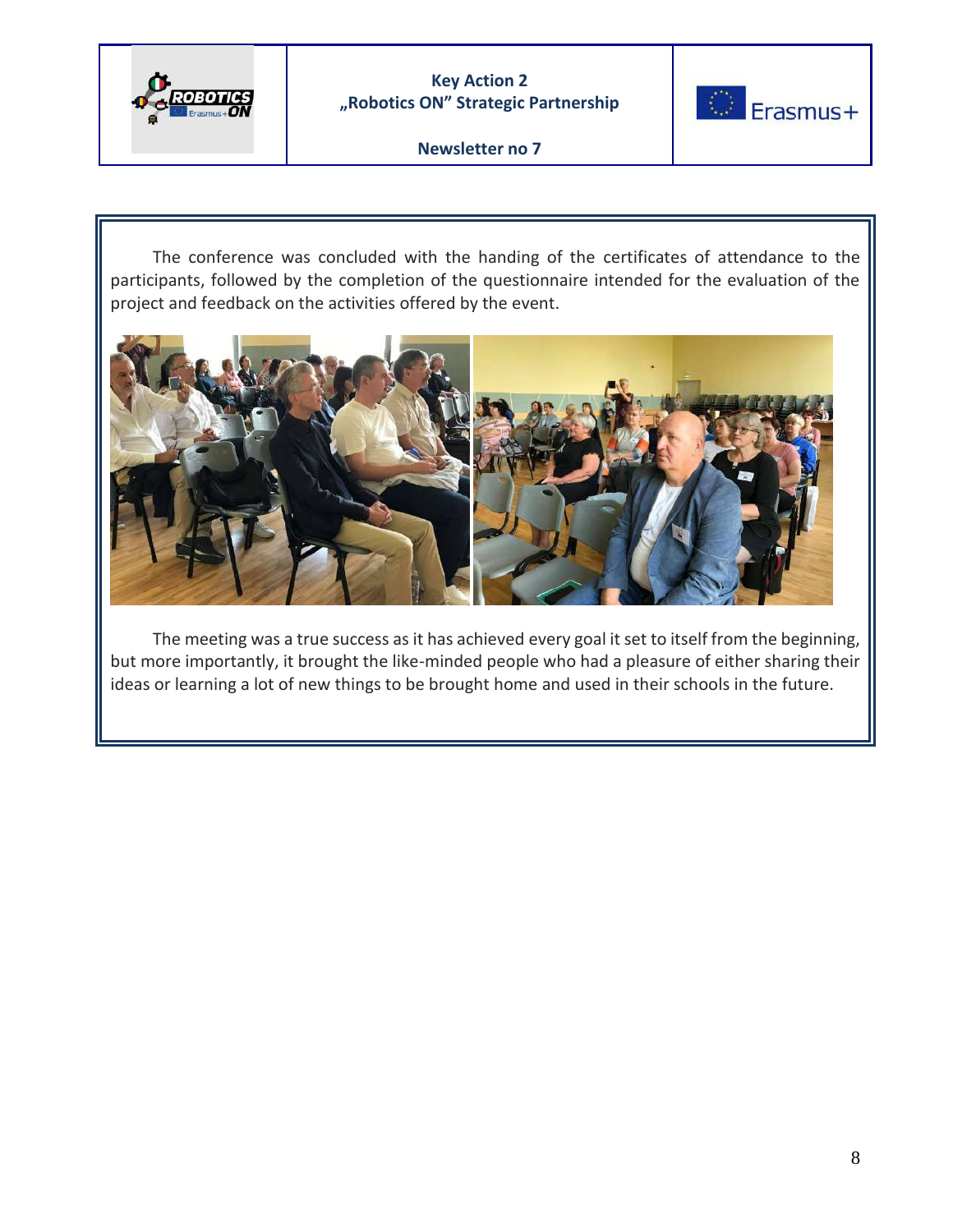

**Newsletter no 7**



#### **THE MULTIPLIER EVENT E2**

#### **September 23, 2019, ROMANIA**

The second final conference "Young Programmers Join in Robotics Clubs" took place in Târgoviște, Romania, on September 23rd, under P1 coordination, with the participation of 30 people from the following categories: teachers (others than from the project partners), school inspectors, trainers, representatives from the "Valahia" University, the Polytechnic University of Bucharest, the "Transilvania" University, representatives of some private software companies, of some professional associations, NGOs active in education, private business sector, parents' associations, media representatives.



The agenda of the conference included:

**- Introducing the "Robotics ON" project**: concept, objectives, implementation process, outcomes, intellectual outputs, project impact, value and experience gained;

**- The intellectual outputs developed within the partnership**: the curricula "Robotics ON" and the web application [https://roboticson.eu/;](https://roboticson.eu/)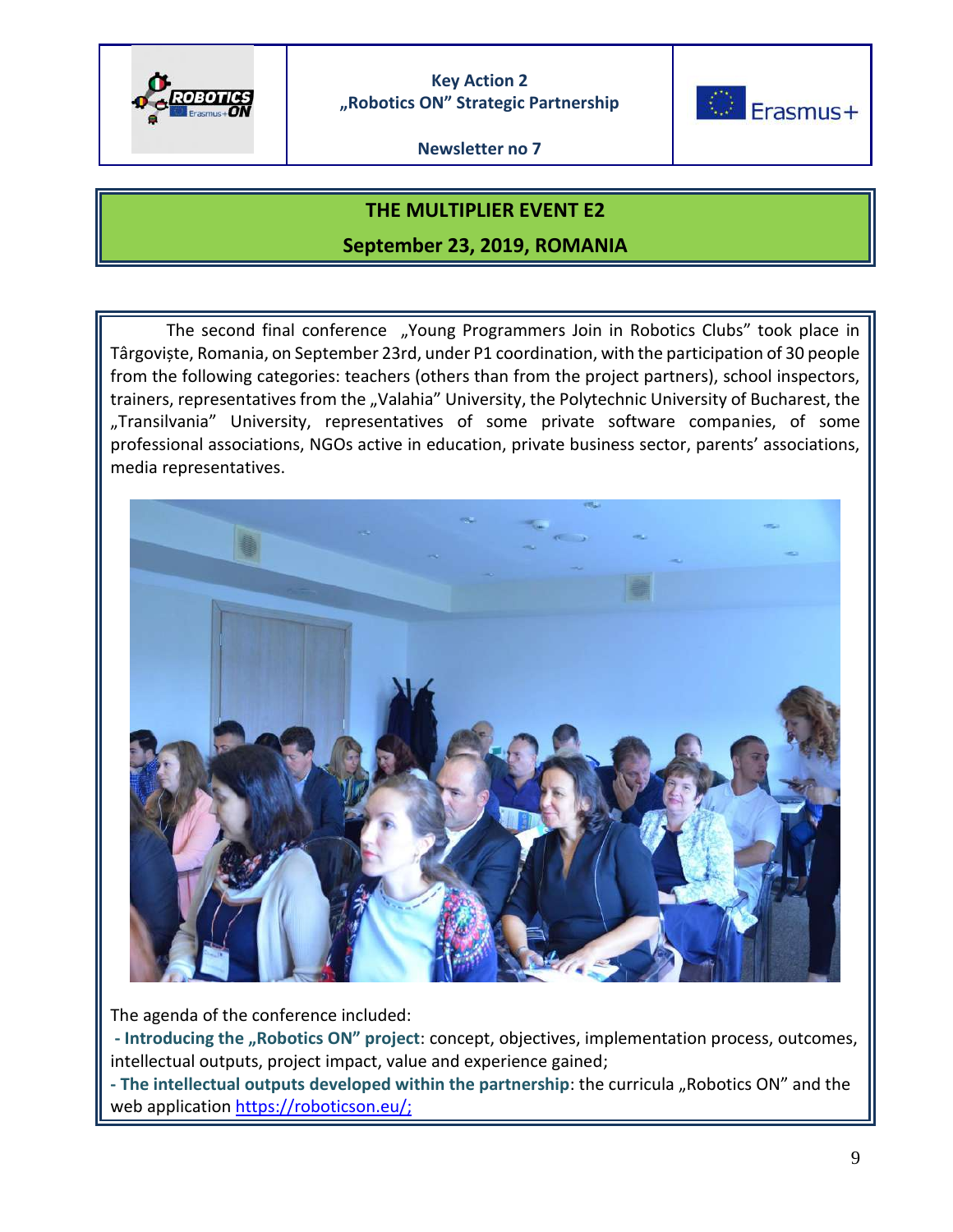





**- Carabella Robotics Club Challenges and Achievements** (including [http://robotics.carabella.ro/\)](http://robotics.carabella.ro/); - **ROBOTICS DEMO**

The conference insured the promotion of the intellectual outputs O1 - "Robotics ON" curricula and O2- roboticson.eu web-application, developed during the project implementation, and put in highlights the educational benefits and ease of use as education tools of O1 and O2 in a formal or non-formal context, on various subjects and on a regular basis.



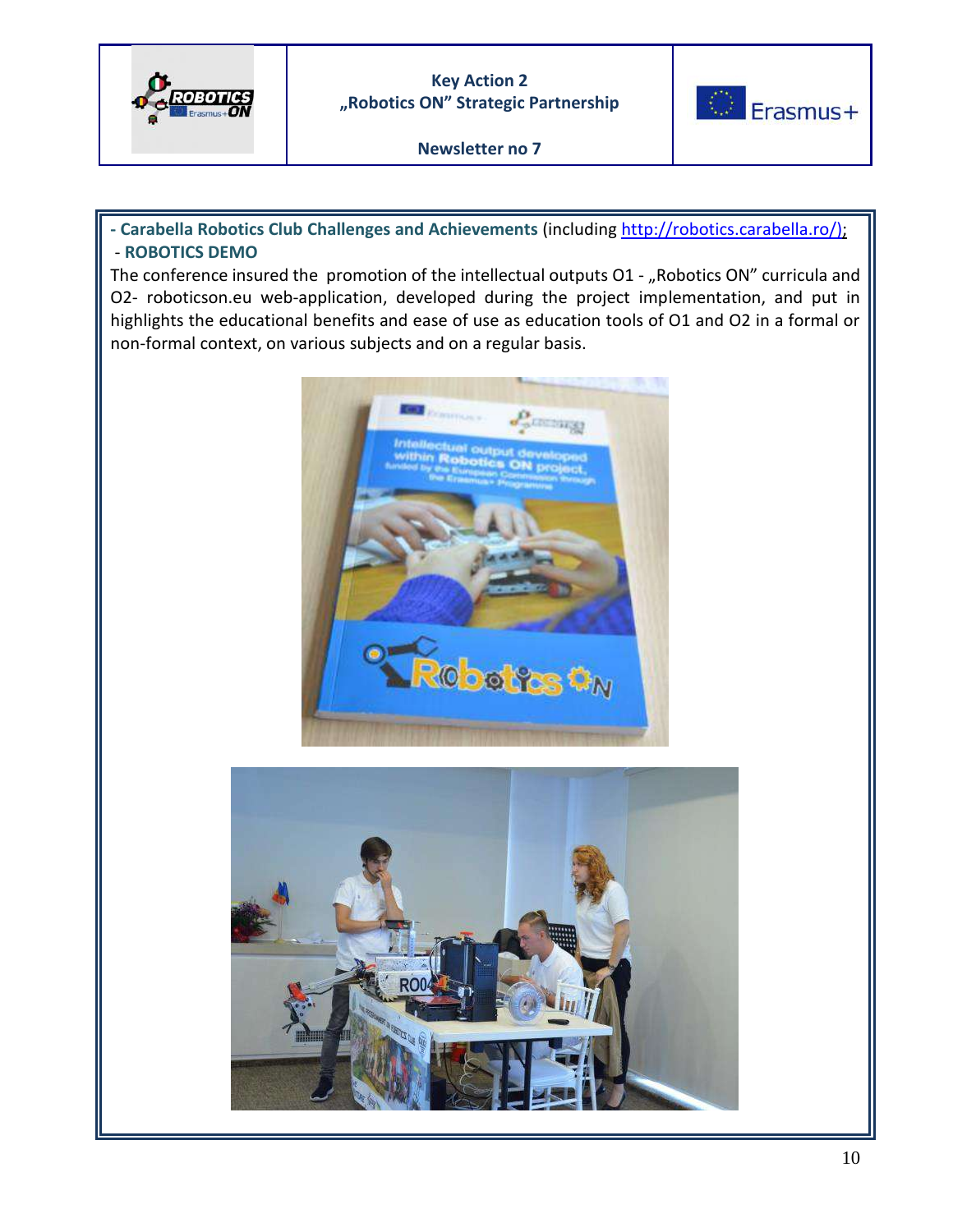



#### **Newsletter no 7**

 The conference included presentations from the main persons involved in the project implementation and from other stakeholders.

 The students' interventions in the second part of the conference enriched the event, the 3D printer as well as the the robots demonstrations realised by them put in value the competences acquired by the students within the Robotics club, the passion and the impact of this coagulated approach: school – private sector.

 The event was concluded with the handing of the certificates of attendance to the participants following the completion of the questionnaire intended for the evaluation of and feedback on the activities offered by the event.